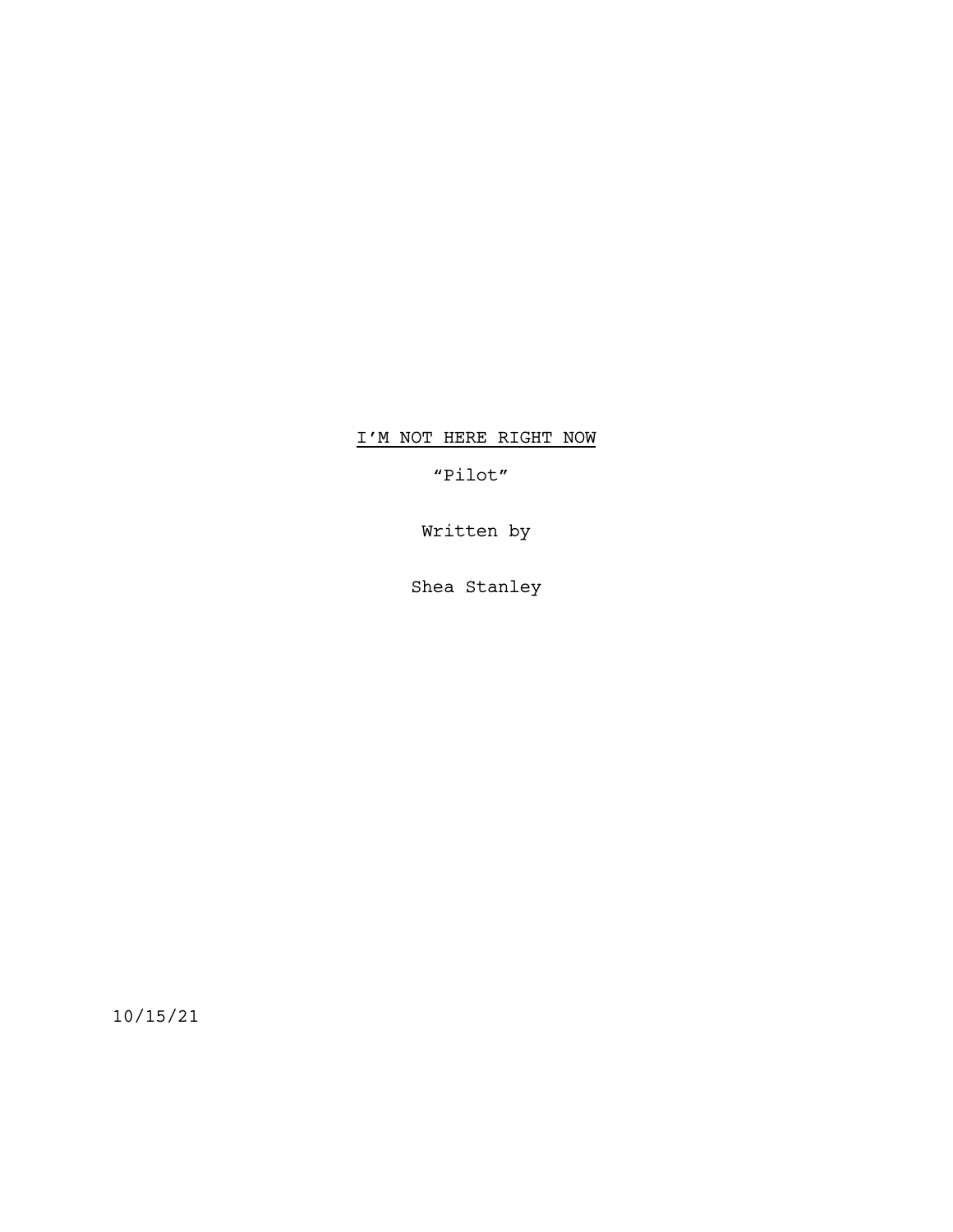SCENE 1

SFX: PHONE RING OF AN OUTGOING CALL

SFX: MUFFLED NOISES OF SOMEONE FUMBLING WITH THEIR PHONE

#### KRISTIN

(voicemail message) Hi, you've reached Kristin Lewis, I'm not here right now. Please leave a detailed *voice m*essage and please *don't* just hang up and text me because I have no idea where my glasses are. Ella, if you're listening to this I need you to come home from college and help me find them. I'm not kidding.

SFX: BEEP.

#### ELLA

(into phone) Hey mama. Headed to Doggy Style. Don't get mad at me, that's the restaurant with the brussels sprout hot dog you love, yes it's always been called that. No I don't think it's very appropriate. Anyway, just wanted to say hi because I miss you. I love you.

SFX: HANG UP CLICK

**SCENE 2A** INT. DOGGY STYLE RESTAURANT - LATE NIGHT

SFX: FORKS CLINKING, LAUGHTER, RESTAURANT CONVERSATION, IMAGINE DRAGONS-ESQUE MUSIC

It's the middle of the night at Doggy Style, a disgusting hot dog restaurant. The place is packed with college students drunkenly eating frozen margaritas and tater tots covered in cheese.

SONJA (29) stands behind the counter. ELLA (23) sits in a booth typing on her laptop.

SFX: TYPING ON A LAPTOP

Ella calls to Sonja.

ELLA Very rude of you to have actual customers.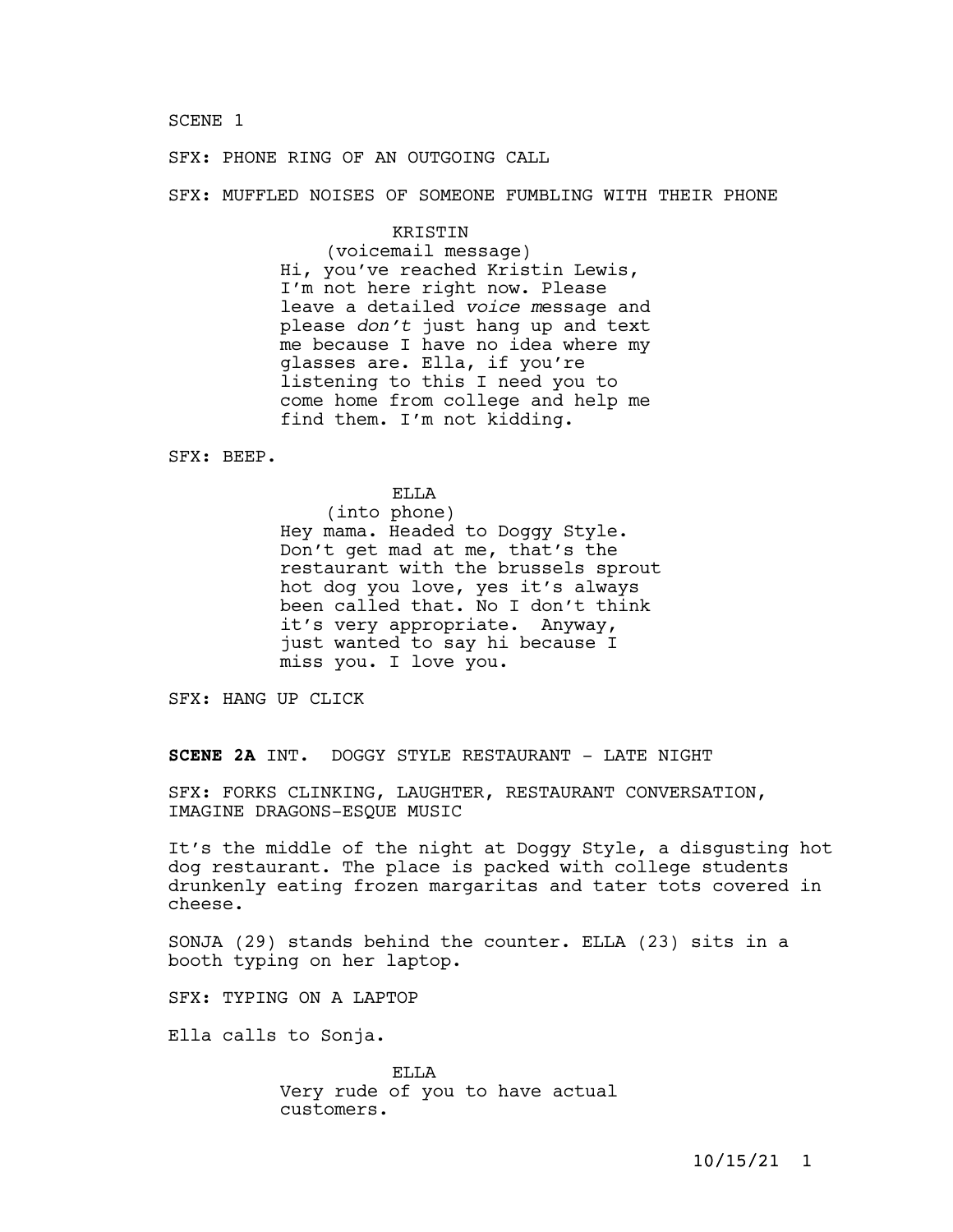SONJA School's back baby! One sec.

SONJA (CONT'D) (genuine) I'm Sonja, welcome in to Doggy Style. What can I get you?

DRUNK COLLEGE STUDENT (slurring) Can we get the hot dog tots?

SONJA The — do you want a hot dog with a side of tots or do you want me to cut up a hot dog on top of tots.

DRUNK COLLEGE STUDENT (slurring) Thank you.

SFX: FOOTSTEPS as he walks away

SFX: FOOTSTEPS as Sonja walks to Ella's table.

SFX: SONJA WALKING

SONJA Okay what do you need girlie girl

ELLA Can I ask you if this sounds stupid or is Mr. Manager still here?

SONJA (loudly) YES I WILL DEFINITELY GET YOU ANOTHER ORDER OF TOTS ANYTHING ELSE

Ella turns her computer towards Sonja who starts reading.

SFX: COMPUTER SLIDING ACROSS TABLE

ELLA (whispers) Just this page right here.

SONJA (quietly) Okay reading...reading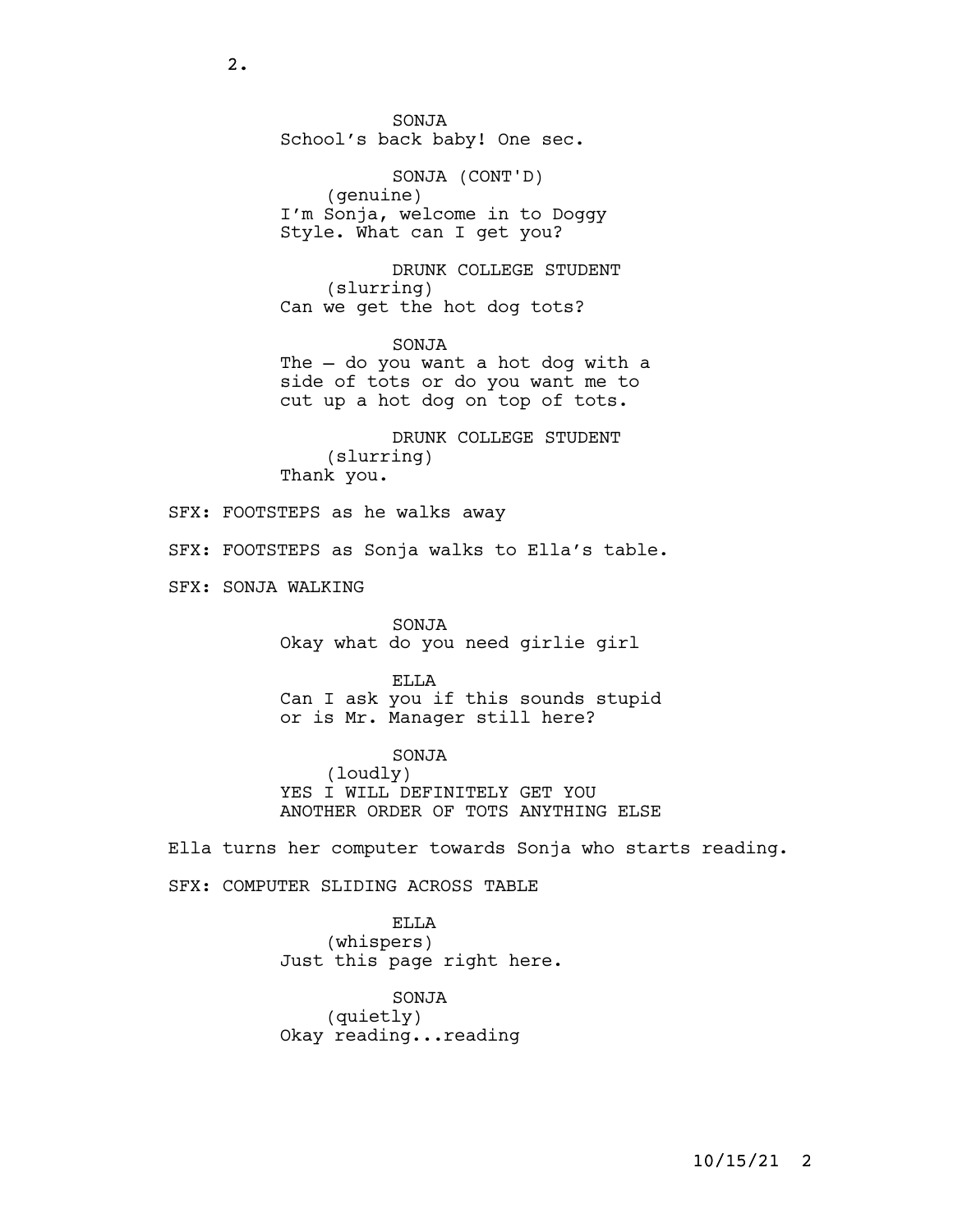## ELLA

(loudly)

Oh yes may I please have the tots with extra cheese and no bacon and a frozen marg with extra marg and throw in four of your best hot dogs without the dog-

Sonja stops reading.

SONJA

(quietly) Okay, wow I'm so proud. You're so amazing for even applying to this and you're literally a genius and I have absolutely no notes.

ELLA

Okay, great.

### SONJA

Except delete this, move this to the last paragraph, and change this line to "I hope to use these skills to facilitate your newspaper's mission."

ELLA Oh hell yeah that's so professional.

DRUNK COLLEGE STUDENT (calling over) Wait do y'all have hot dogs?

### SONJA

Gotta jet.

SFX: SONJA WALKING

#### **SCENE 2B**

SFX: Ella keeps typing.

#### ELLA

Okay, okay! I'm qualified for this job! I can be a journalist. I have a degree! I AM a journalist!

REGULAR CARL, 70s, calls from over at the bar.

REGULAR CARL I'm a journalist.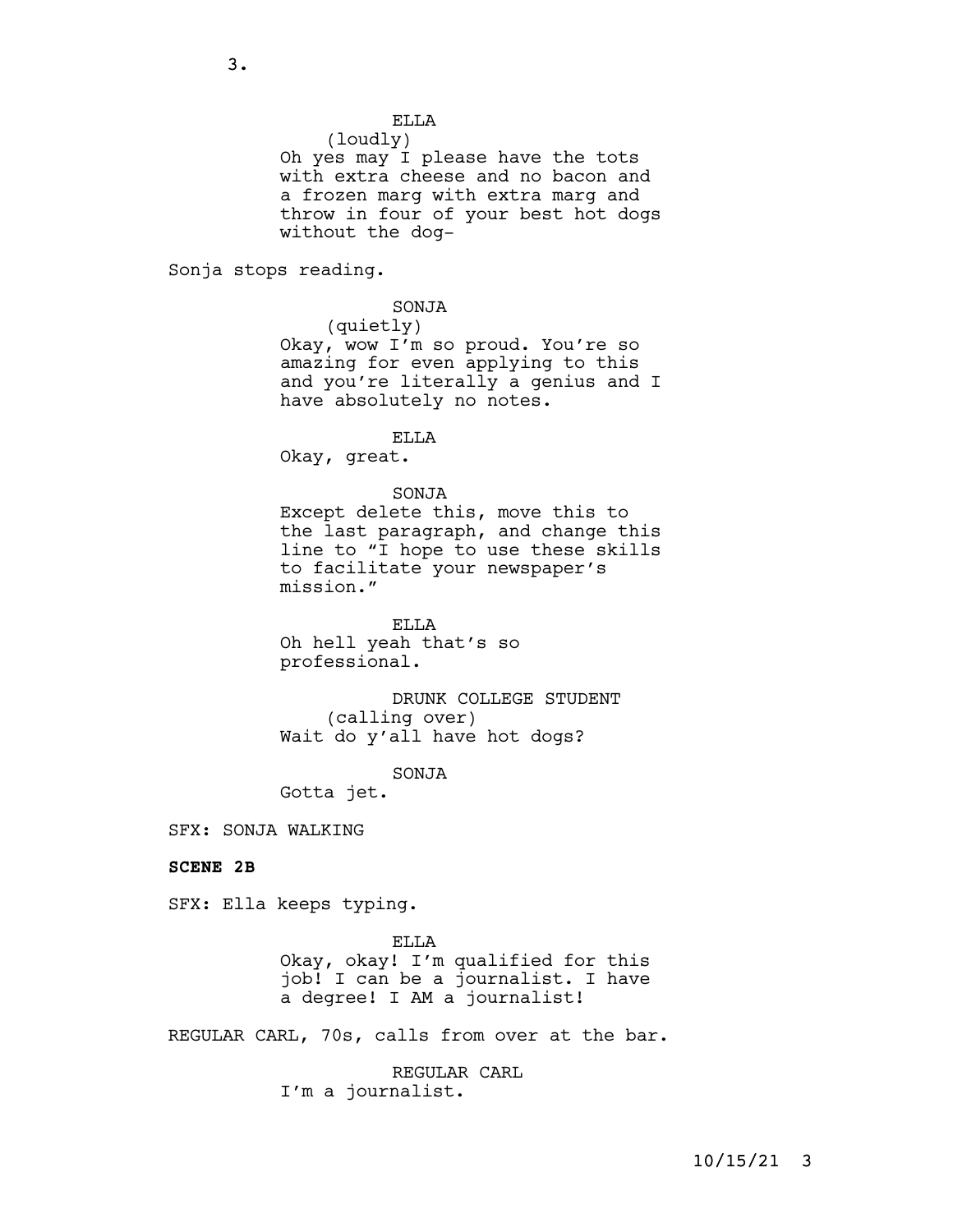4.

## ELLA

Really?

REGULAR CARL

No.

ELLA Nice to see you here again, Carl.

Beat.

**SCENE 2C**

SFX: BELL OF A DOOR OPENING

SFX: PEOPLE ENTERING

A whirl as more drunk kids enter the restaurant. MJ, tall with extremely long hair, enters with Michael.

> MJ<sub>D</sub> OK wait watch this

MICHAEL Oh she's cartwheeling again

She cartwheels into the room.

MJ<sub>D</sub> Bing, bang, boom, baby

Michael CHEERS.

SFX: COMMOTION

SFX: RANDOM PATRONS GIVE A SLOW CLAP

MJ (CONT'D) (slurring) I haven't done that since the day my dad died.

SFX: THE RESTAURANT GOES QUIET

SFX: SMALL COUGH

MJ (CONT'D) Just kidding he's alive!! I wish that bitch was dead.

SFX: Everyone LAUGHS and goes back to normal conversation Michael sits a table.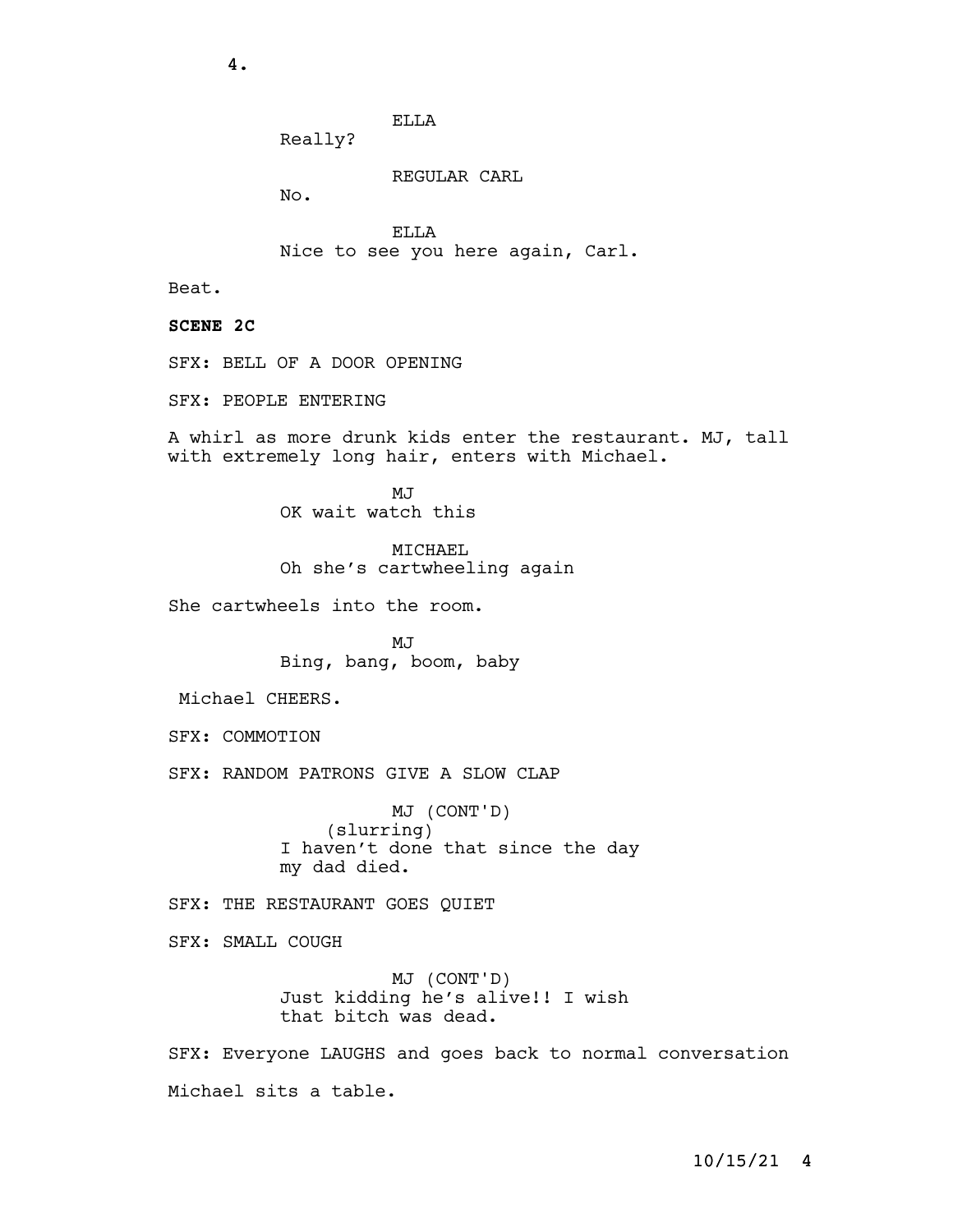MICHAEL

MJ get me a Missionary Marg! And you get a Slurp It Up Swirl and I'll take a sip. And cheesy tots extra Doggy Doo!

SFX: FOOTSTEPS

MJ calls out while walking away

MJ Oh sorry I think they only have water & celery now.

MICHAEL

BOOOO!!!

## **SCENE 2D**

MJ walks up to the counter to order from Sonja.

SFX: MJ WALKING

MJ Hey how's it goin can I get–

SONJA

It's going okay. I'm really happy to be making more money again now that the students are back, but it's really reminding me how physically demanding this job can be.

A customer calls from their table.

DRUNK COLLEGE STUDENT Excuse me missus?

SONJA Oh sorry one second.

Her voice trails off as she walks away.

SFX: Sonja walking away

Shit.

SFX: MJ starts TYPING on her phone but then it dies.

SFX: Typing stops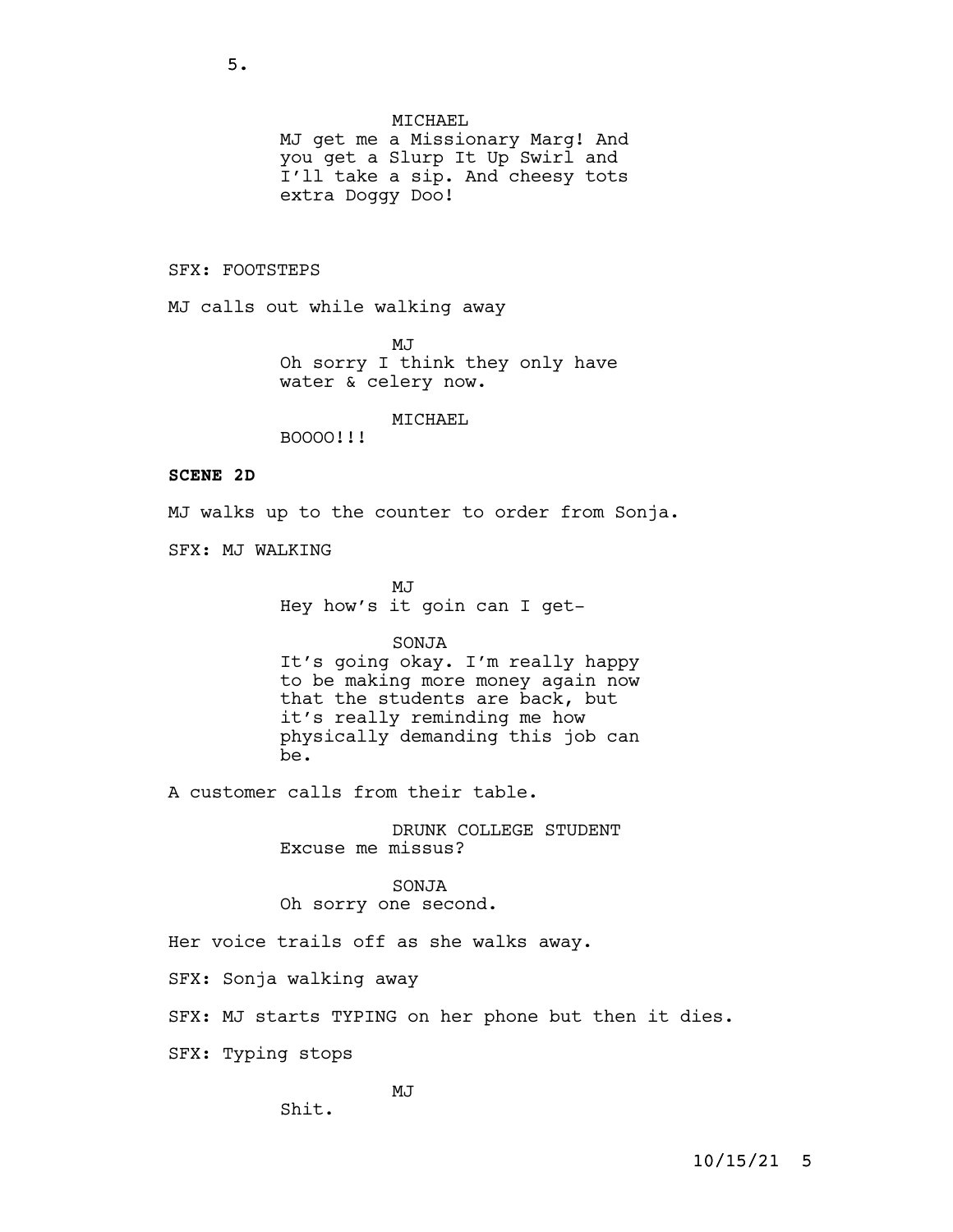REGULAR CARL Loooooow battery huh?

MJ Oh, yeah I need to get a new phone before my parents kick me off my phone plan.

REGULAR CARL I can get you a new phone.

MJ Oh, um, really?

REGULAR CARL

No.

Beat.

MJ I'm just gonna...go....over there

SFX: MJ walking away

### **SCENE 2E**

SFX: typing

MJ wanders away. She sees Ella typing on her laptop. She starts reading over her shoulder.

> MJ (CONT'D) Wow you're typing real good.

> > ELLA

Oh you scared me.

MJ I can't type like that when I'm drunk. Last week I sent in a paper that said no one at Stonewall knows who threw the first Brock.

ELLA I've thrown around a few Brocks.

MJ Oh and you're a funny drunk!

ELLA I'm bravely not drunk.

6.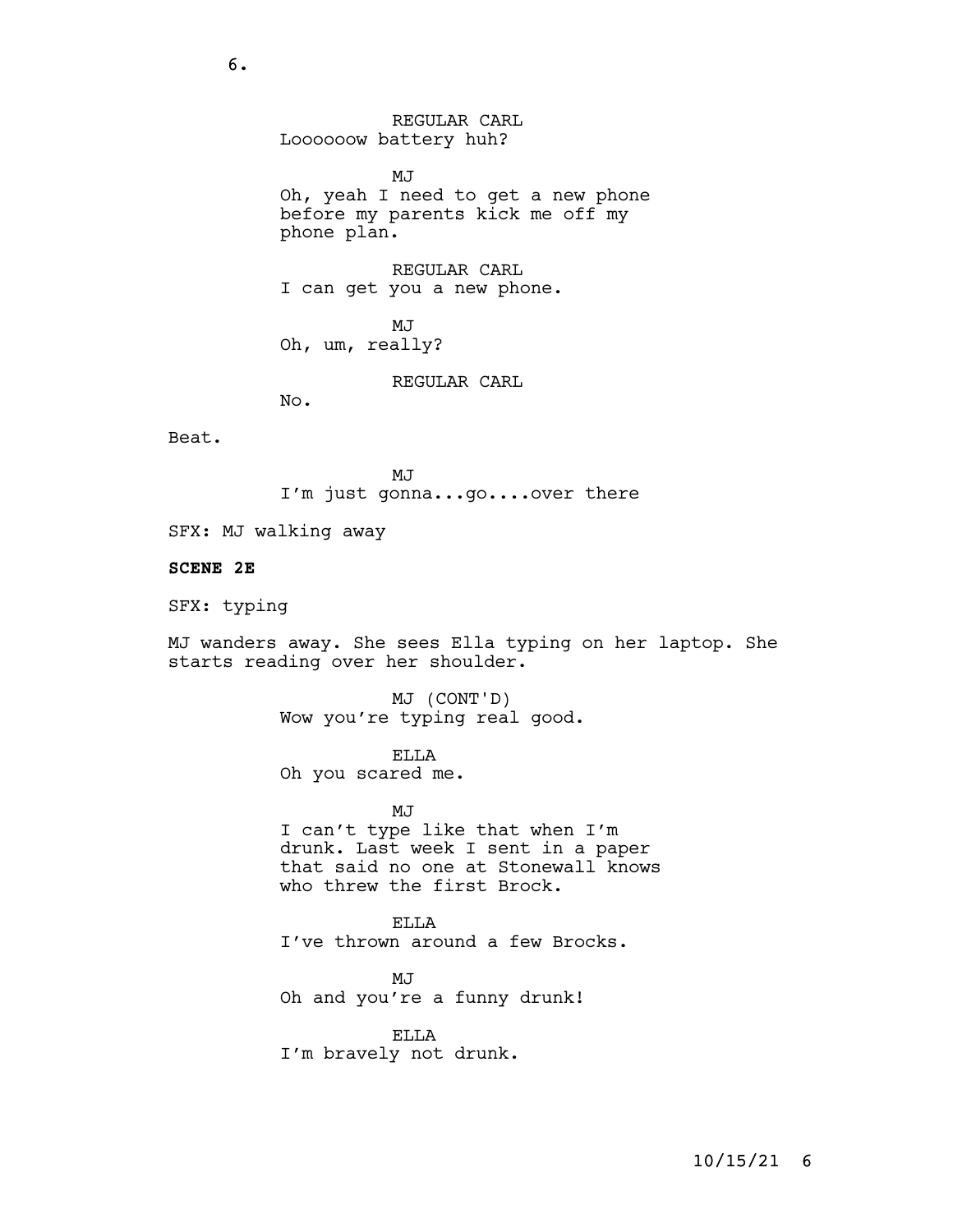MJ I didn't know sober people came here. ELLA I do my best work on a sticky table. MJ<sub>D</sub> What class is this for? SFX: MJ sits down. ELLA It's a job application. MJ Oh I'm a senior too! ELLA I graduated in May. MJ Wow it's even more embarrassing that you're here. They laugh. **SCENE 2F** SFX: Sonja walks by again. MJ (CONT'D) Oh excuse me can I get–– SONJA You've got such a nice presence, you know that? Whenever I look over at you, I'm like, that girl's got a good spirit! MJ Thanks! Do you mind if I get— DRUNK COLLEGE STUDENT (calling from across the bar) Missus lady!! SONJA Oh shoot they asked for a Pegging Platter, one sec Her voice trails off again as she walks away.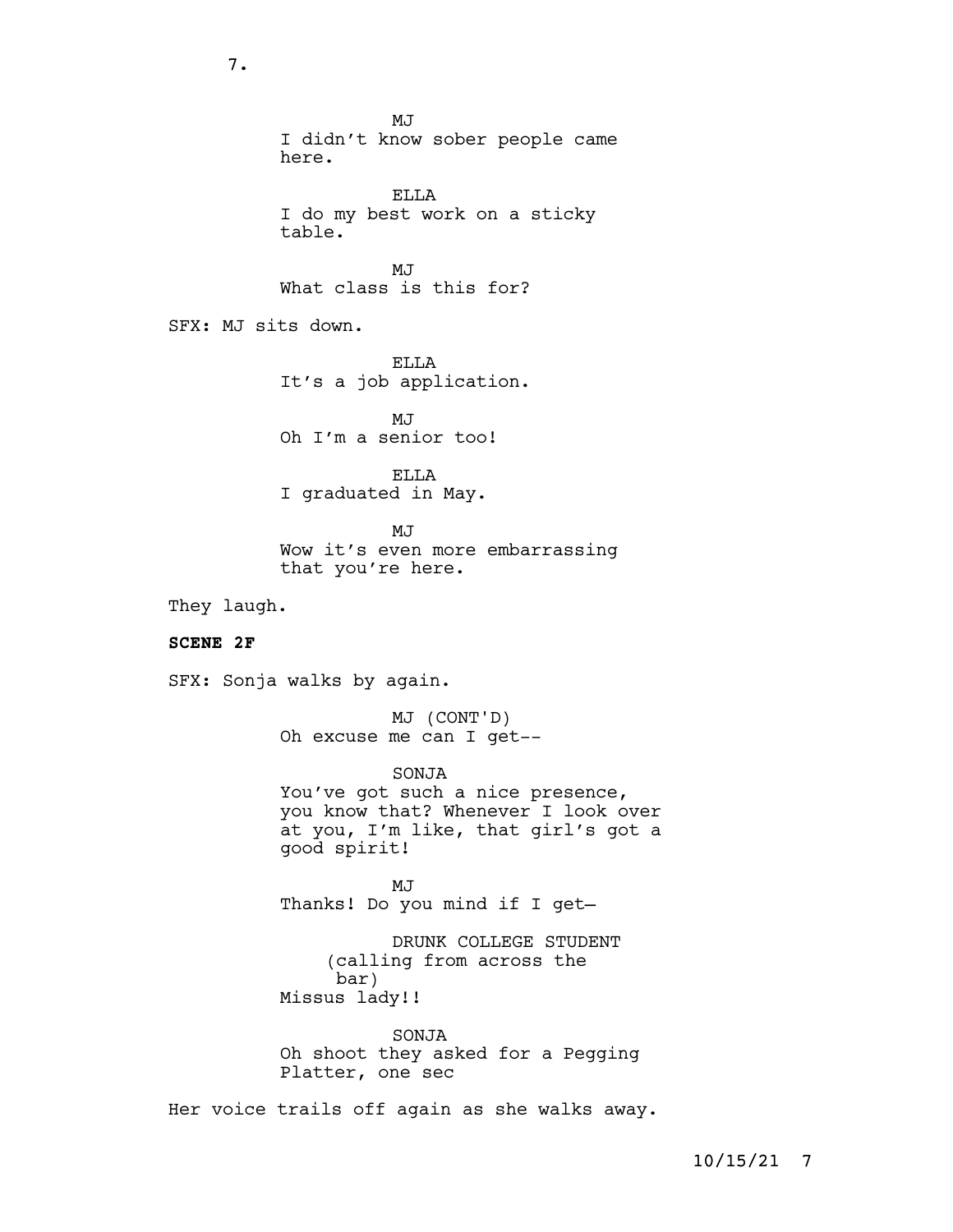SFX: Sonja walks away

**SCENE 2G**

## ELLA

Nooooo

MJ I just need tots! Can I eat your tots?

MJ reaches for her basket.

SFX: Basket sliding across the table

ELLA Do we know each other?

MJ Wait you got a hot dog?

ELLA Yeah that's their whole thing.

MJ I didn't know people actually got their hot dogs.

ELLA I can't just eat tots for dinner.

MJ Wait this is your *dinner??* It's 1 AM.

ELLA Only legally.

MJ What was it like?

ELLA You can have a bite.

MJ Oh no I haven't had a hot dog since the day my dad died.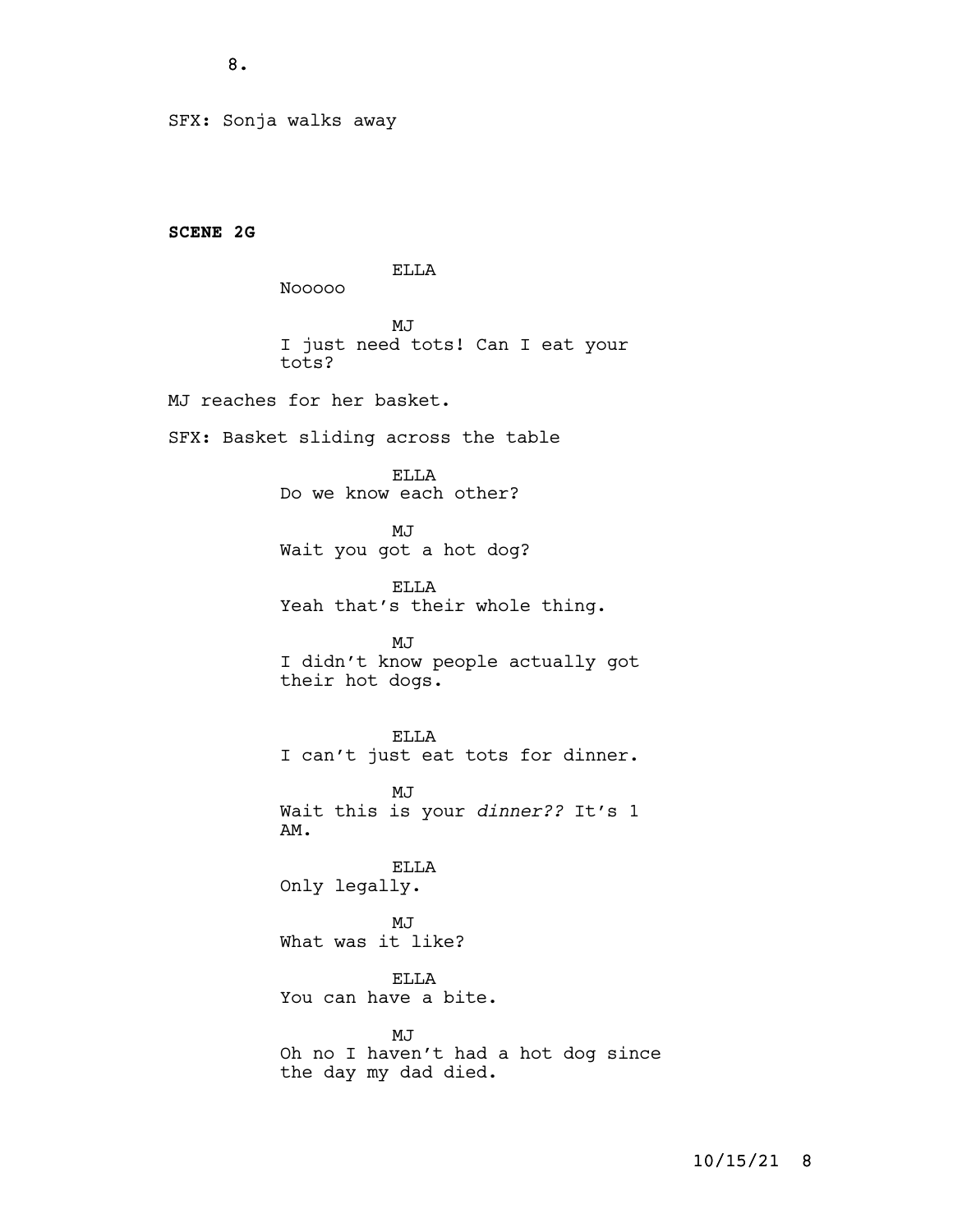ELLA He's not dead.

MJ He's not dead.

They laugh.

MJ (CONT'D) But I am a vegetarian. And I *am* flirting with you.

ELLA I've done a lot of drunk flirting before but I've never been on the other side of it. And sober.

MJ Can I get your instagram?

ELLA My instagram? Are you 16?

MJ Wow you're *ancient* aren't you.

ELLA Can you message me on LinkedIn? All the professors in the journalism school say it's the hot new thing.

MJ I receive many messages on LinkedIn I'm very in demand.

ELLA I bet you are.

MJ She finally flirts back!

A beat.

**SCENE 2H**

Michael calls from his booth across the bar.

MICHAEL MJ!! We gotta go Nate wants us to meet him at Doggy Style.

MJ We're at Doggy Style.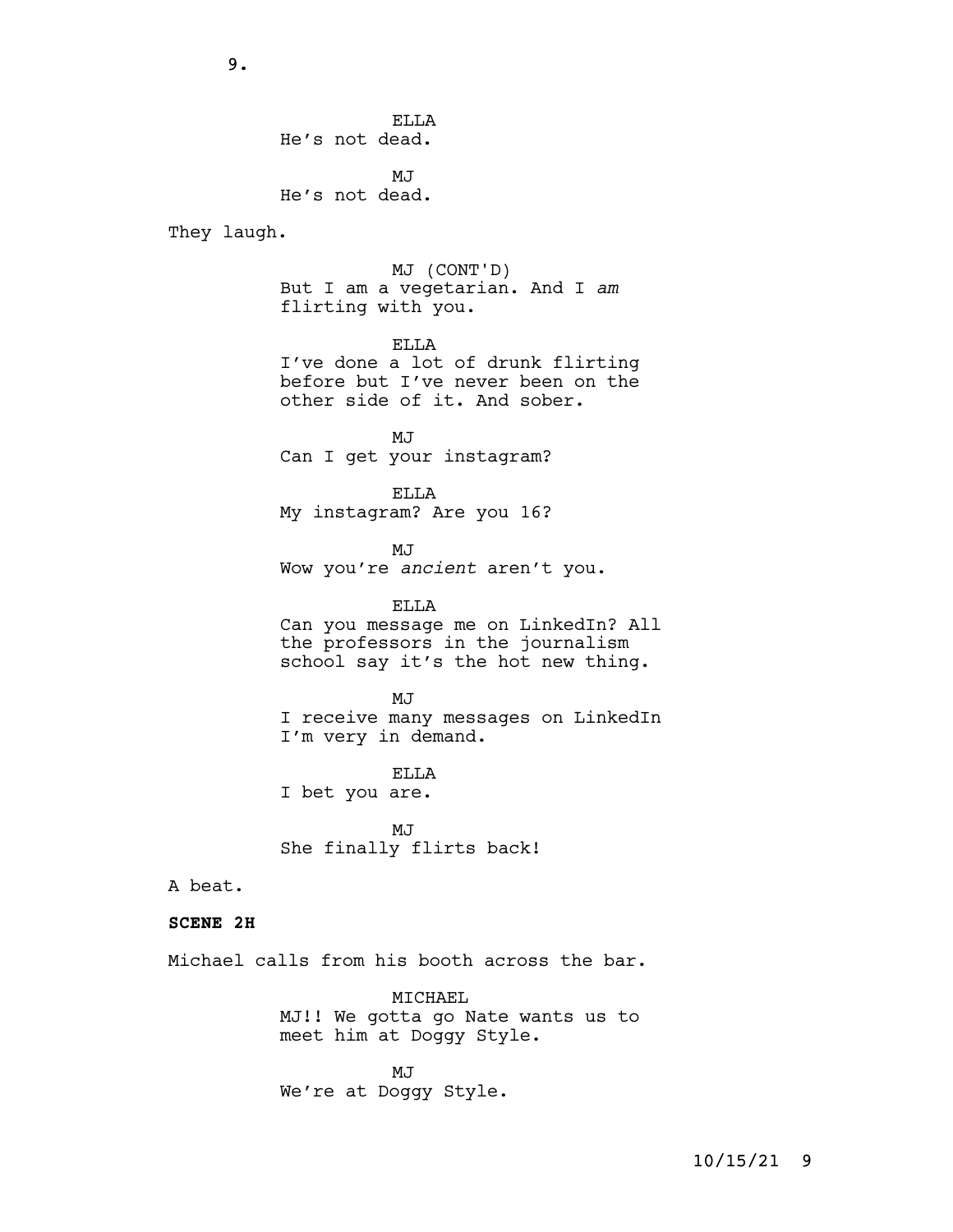10.

## MICHAEL

Right.

## **SCENE 2I**

MJ turns back to talking to Ella

MJ Continue flirting.

ELLA You have beautiful shoulders.

MJ bursts out laughing.

MJ<sub>D</sub> Aaaaand the flirting ends.

ELLA Shoulders are the most sensual part of the body!

MJ<sub>D</sub> Oh you want to be sensual towards me?

ELLA What did you have for dinner?

MJ You move from shoulders to dinner?

ELLA Shoulders, body, body, food.

MJ A peach and burrata salad.

ELLA What the fuck did you just say to me?

MJ It was so good. I make it all the time.

ELLA You *made* it?

MJ They were on sale at the grocery store.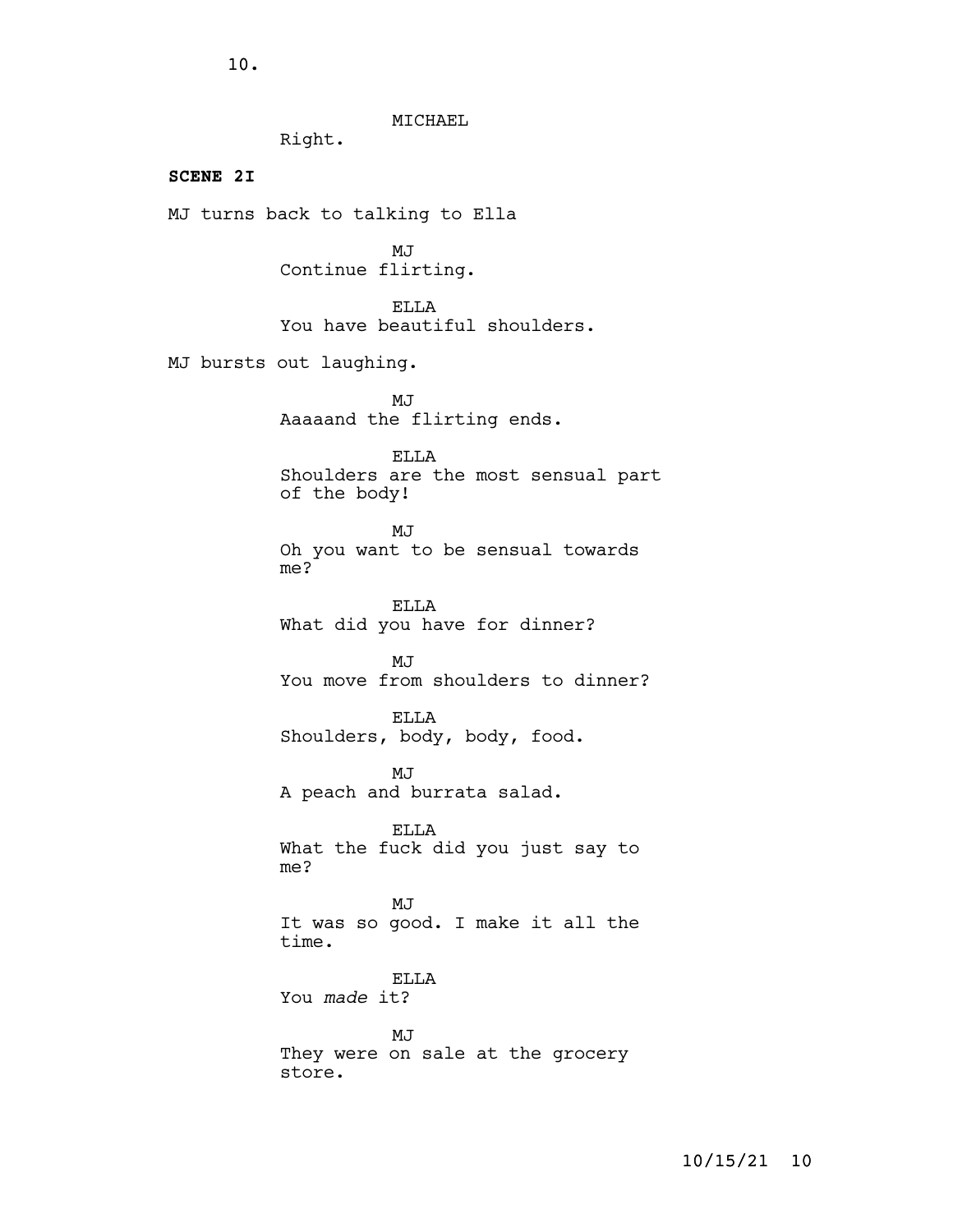ELLA Hm grocery stores... maybe I should try that...When I was your age I ran on dining hall pizza. MJ Was that before or after you got back from 'Nam? **SCENE 2J** Sonja walks by again. SFX: shuffling by MJ (CONT'D) Oh there she is. Excuse me can I get— SONJA Ella there's good vibes on your friend here! Oh shoot I forgot his Railed Relish. She walks away SFX: Sonja walking away ELLA Pathetic. MJ I just need my cheesy tots or I'm going to wither away. ELLA Let me show you how it's done. Ella makes a BIRD CALL. SFX: WHOOSH as Sonja suddenly appears. SONJA What can I get you? MJ Oh, wow where did you— um, a missionary marg, a slurp it up swirl, cheesy tots extra doggy doo, and a whiskey neat. Sonja walks away. SFX: FOOTSTEPS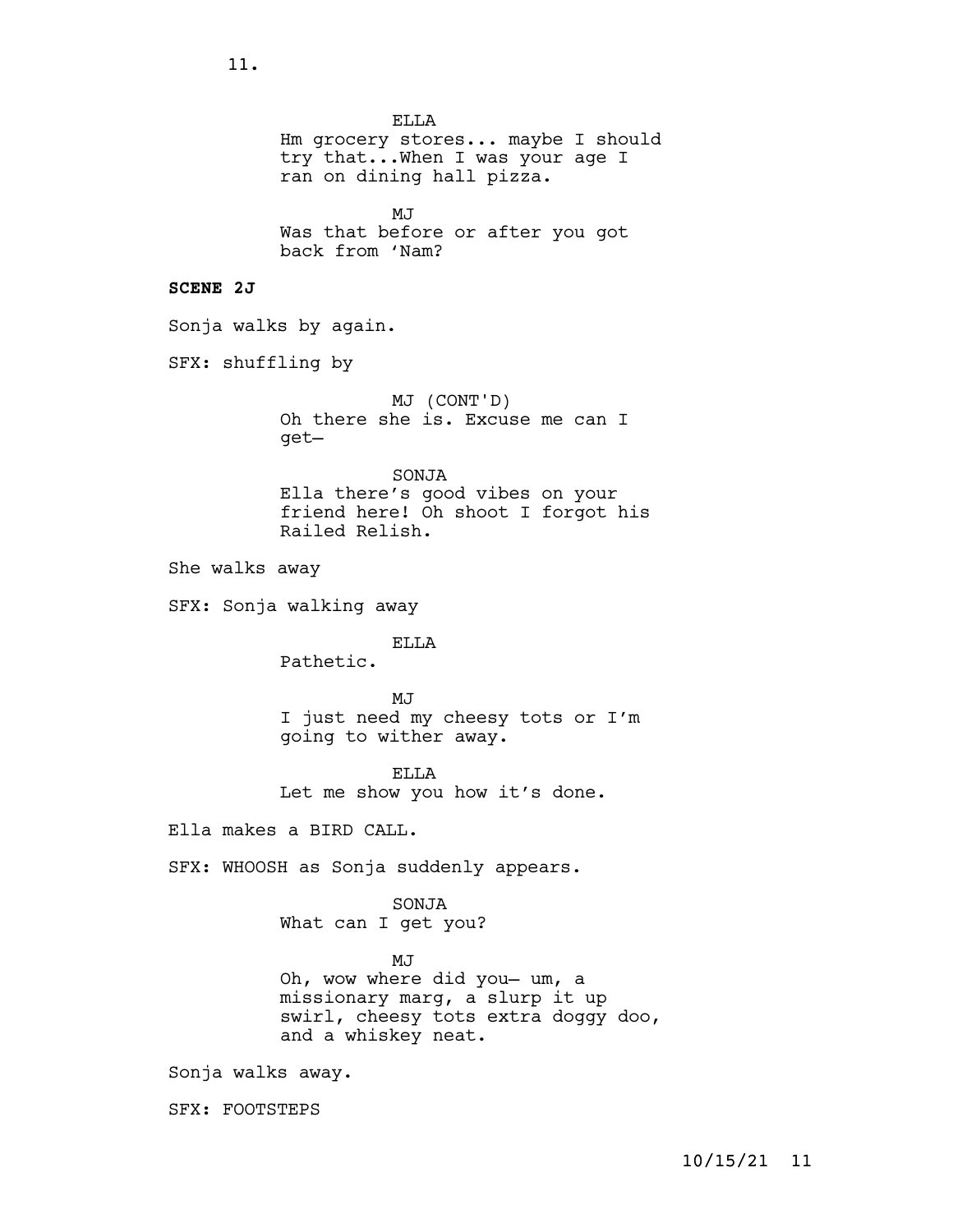MJ (CONT'D) (to Ella) How did you do that? ELLA Sonja and I go waaaaaay back. MJ You come here a lot. ELLA I come here a lot. You drink a whiskey neat? MJ That's for you. ELLA Because I'm old. MJ And that's what old men drink, yes. ELLA I will say this is the first time I've been here with students and I do feel one million years old. MJ Not a million! Just 65. ELLA Thank you. MJ I can't wait to graduate. What's your job? ELLA What do you mean? MJ Like what do you do for work? ELLA What do you mean? MJ Got it. ELLA

12.

**SCENE 2K**

In many ways, I am unemployed.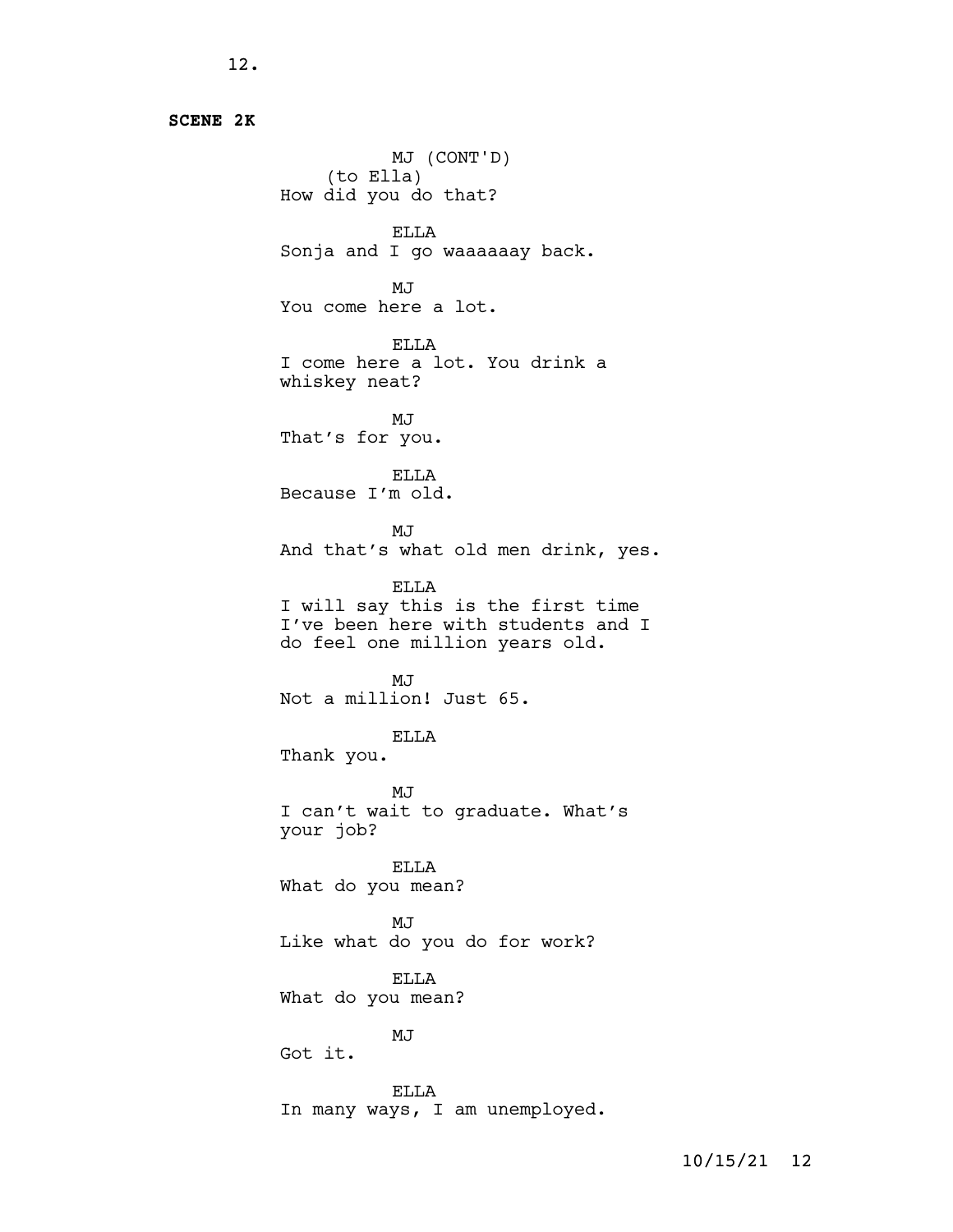MJ And in other ways? ELLA I am unemployed. MJ I thought everyone that left the journalism school had a job offer? ELLA I did. MJ<sub>J</sub> What happened? ELLA What are you doing post-grad? MJ Okay she has a mysterious recent past, I'll mark that down in my book. I'm moving to Charleston to teach at a sustainable farming program for high schoolers. ELLA Oh god I didn't expect you to

actually have an answer. It's only August!

MJ laughs.

MJ I interned with them this summer.

ELLA Oh god and I bet it changed your life.

MJ It totally changed my life.

Ella groans.

## **SCENE 2L**

Michael calls from across the bar.

MICHAEL Okay, MJ, Nate wants us to meet him at Good Times. (genuinely asking) Which is .... not where we are?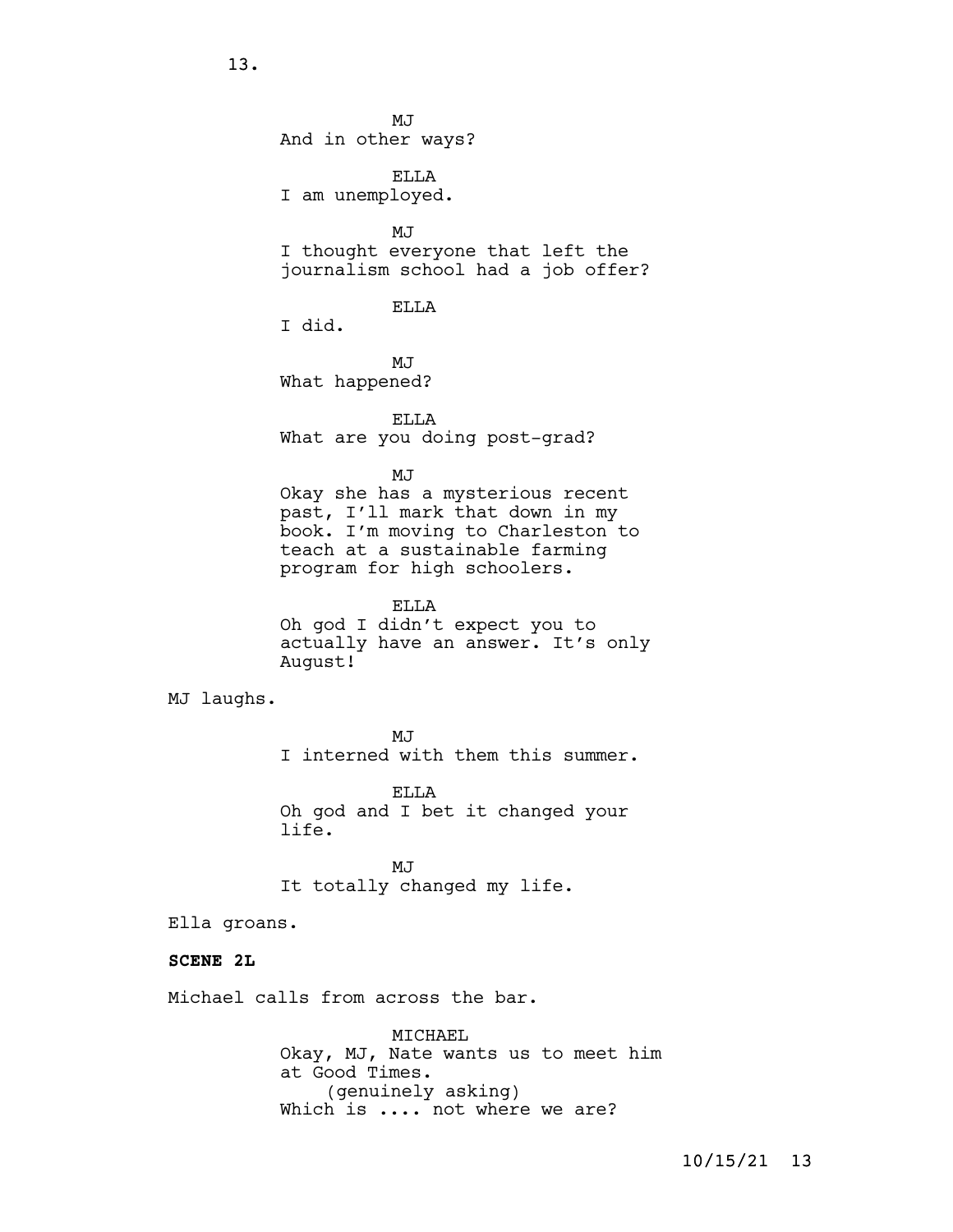MJ Correct. ELLA Well, Brock, it was nice to meet you. MJ You should come with us, Brock. ELLA I should finish this application. MJ<sub>D</sub> I'm sure it's not due at 1 in the morning. ELLA Maybe it's a job in Japan. It's the end of the work day. MJ It's not in Japan. ELLA It's not in Japan. MICHAEL MJ come onnn I want to have some goood times. MJ Can I see you again? ELLA I'd say yes but you're not even going to remember this tomorrow. MJ Clearly you don't support drunk rights. ELLA Find me on instagram. MJ What do I even search? 65 year olds? Brock? ELLA Have fun on your fun young college

night, I'll be here slowly aging.

10/15/21 14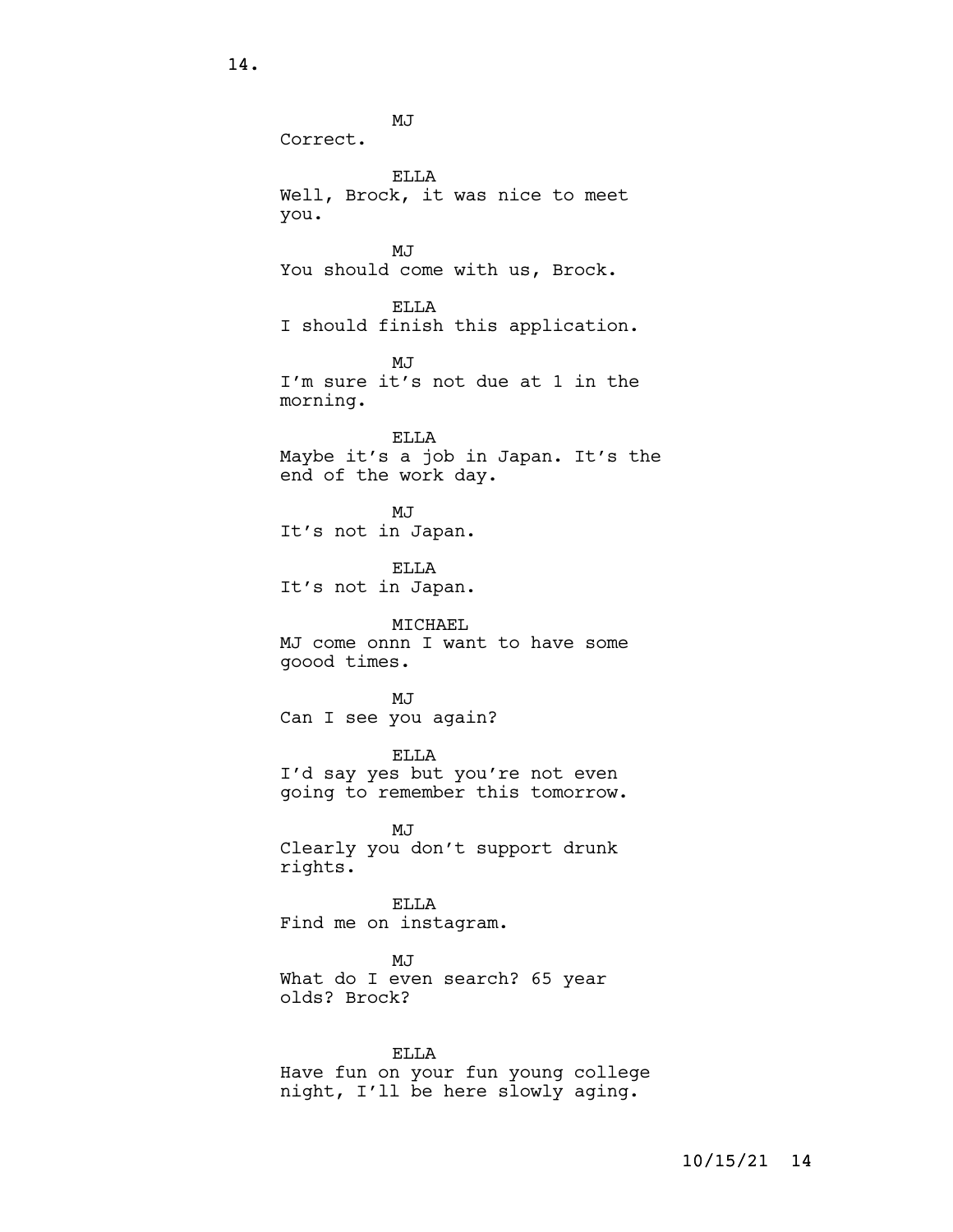MJ I guess I have time to come back then.

She walks away.

SFX: FOOTSTEPS

MICHAEL (to MJ) Where are our tots?

MJ You already ate them.

MICHAEL

Really?

They walk out of the bar.

SFX: BELL OF DOOR OPENING AND CLOSING AS THEY EXIT

**SCENE 2M**

Sonja arrives at Ella's table and drops off all the food MJ ordered.

SFX: SONJA'S FOOTSTEPS

SONJA

Delivery!

SFX: PLATES PLACED ON TABLE

ELLA Did you see that??

SONJA She was *hot.*

ELLA Hottest person I've ever seen.

SONJA Did you make a move?

ELLA She's wasted

SONJA She won't be tomorrow! You could have at least gotten her number!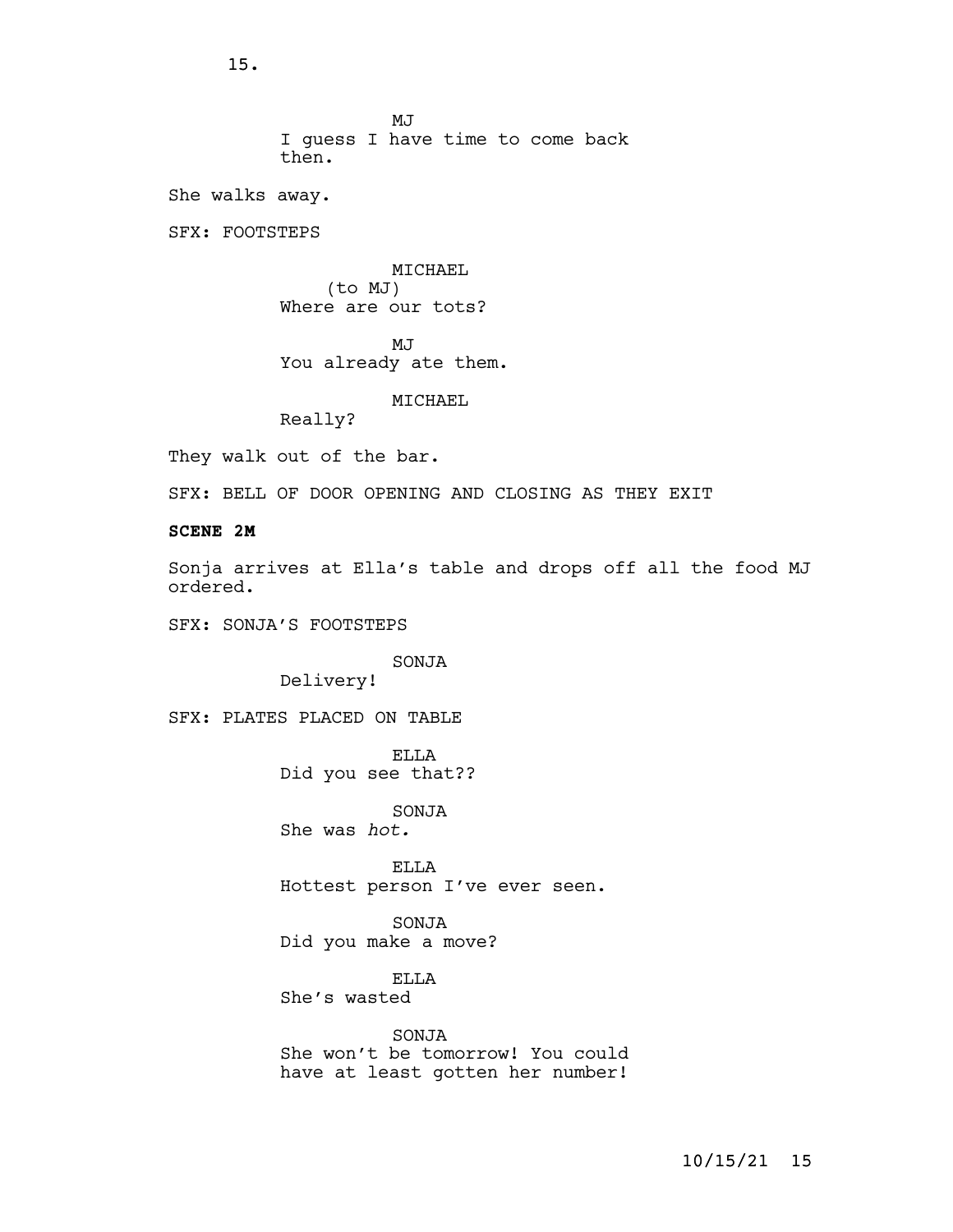ELLA And what? Date a 22 year old?

SONJA

You're 23.

ELLA And one month.

SONJA Anyway. Guess you're paying for all this food.

ELLA Oh, fuck, um.

#### SONJA

I'm just kidding, manager's are out smoking anyway. I know you're broke. Do you want me to wrap it up for you?

ELLA

Yeah, thanks Sonja.

Sonja starts to grab the stuff.

SFX: Dishes clanking

ELLA (CONT'D) Leave the whiskey.

Ella takes a sip, satisfied.

SFX: Sip, glass on table

#### **SCENE 4**

SFX: VOICEMAIL BEEP

#### KRISTIN

Hi Ella Bella it's your mama, just calling to check in on you. I'm headed out for a drink with James. We just had dinner. I told him I'd cook him my famous meatloaf but I forgot to hide the Cracker Barrel take out boxes in time and he caught me. I told him it's good for him to know what he's getting himself into.

SFX: Hang up click.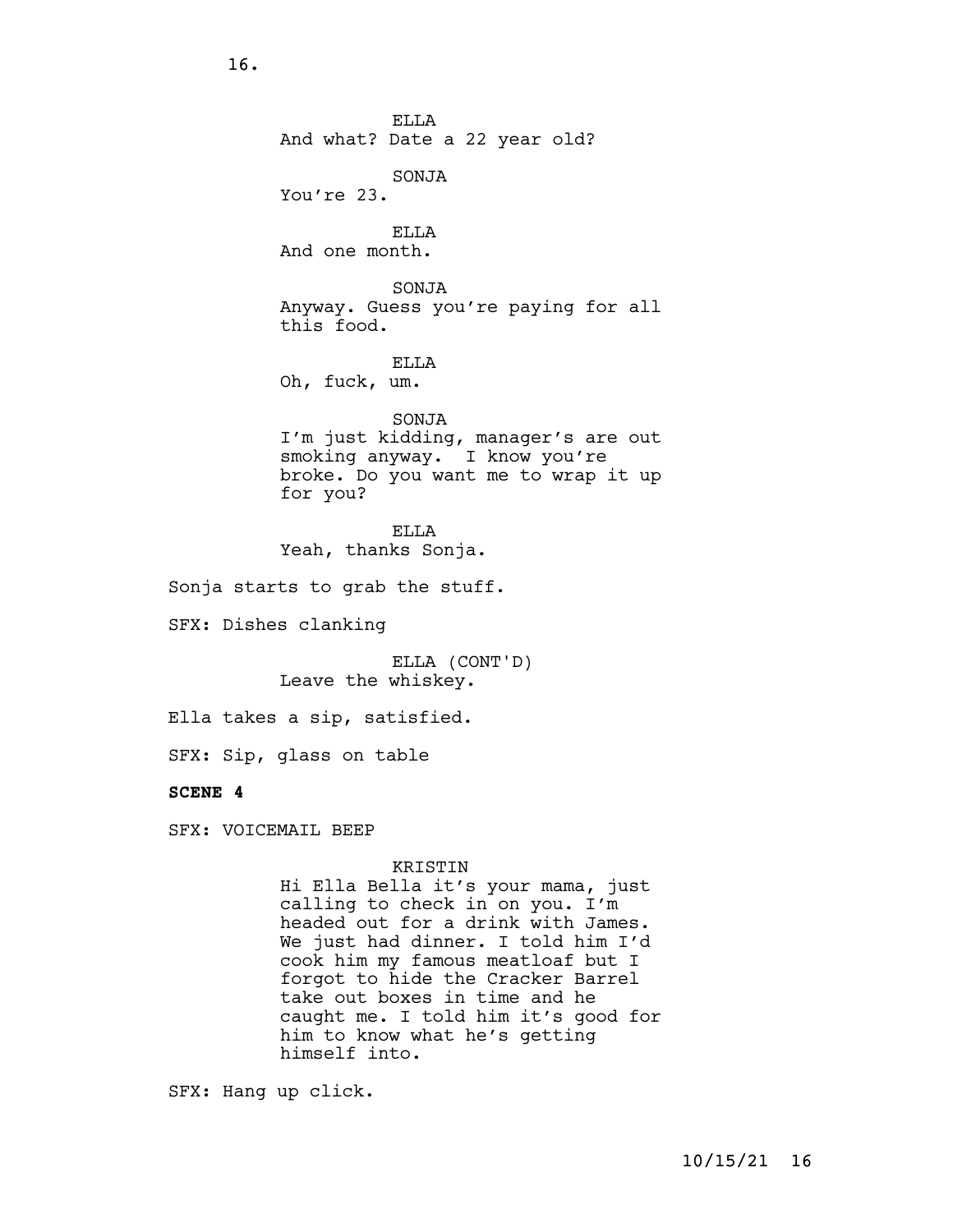17.

#### **SCENE 5A**

INT. DOGGY STYLE - THAT NIGHT

SFX: Late night restaurant conversation, dishes clanking, more imagine dragons type music

> DRUNK COLLEGE STUDENT I thought it would be a dollar. It's dollar hot dog night.

> > SONJA

One hot dog is a dollar. Your four hot dogs are four dollars. Six margaritas would be thirty six dollars and a penny saved is a penny earned.

DRUNK COLLEGE STUDENT Guys our meal is only a penny!

Sonja sighs and walks away.

SFX: FOOTSTEPS

#### **SCENE 5B**

Ella enters.

SFX: BELL OF DOOR OPENING, ELLA ENTERING

SONJA Hey girlie girl we only have bar seating.

ELLA That's fine. At least Carl's not here.

She takes a seat at the bar and takes out her laptop and starts typing.

> SONJA You want your usual, two hot dogs and tots?

ELLA Yes please. This application's due in an hour I just gotta do the finishing touches.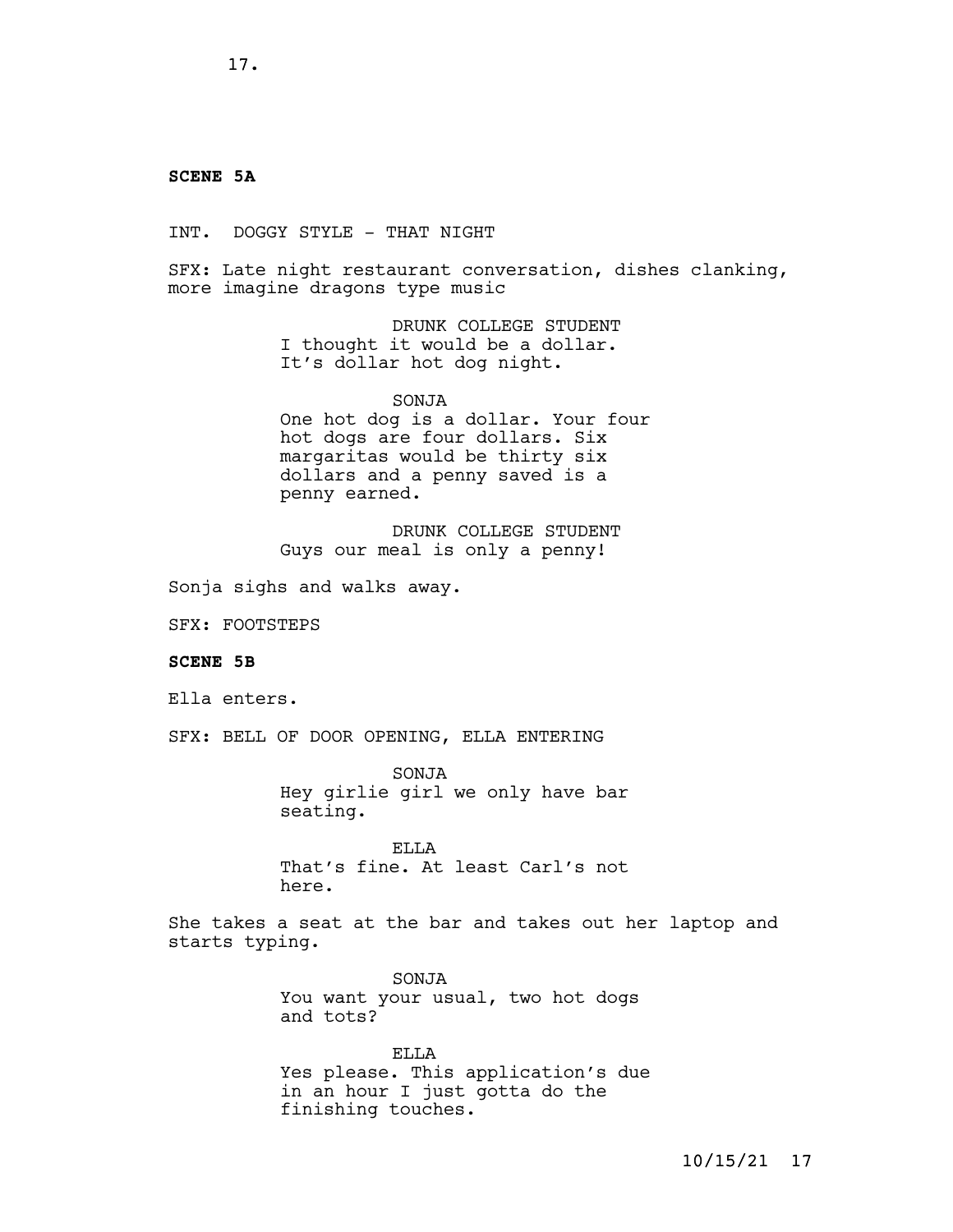SONJA They're gonna say "please oh PLEASE Ella come write for us! We're dying to have you!"

## ELLA

Thanks.

#### SONJA

And if they don't say that, they're idiots, but at least you can spend your days here with me.

ELLA

Right.

Sonja walks away.

SFX: FOOTSTEPS

#### **SCENE 5C**

Ella sighs.

ELLA (talking to herself) Okay. "I would love to bring my skills in organization, communication, and" blah de blah de fucking nonsense who gives a shit. This is terrible.

SFX: MOUSE CLICK as she deletes everything on the page.

CARL I can retrieve that document for you.

Ella jumps.

#### ELLA

Carl, I didn't see you there, I swear you weren't there like, two seconds ago.

CARL That document you just deleted, I can retrieve it for you. I used to work in IT.

ELLA Really?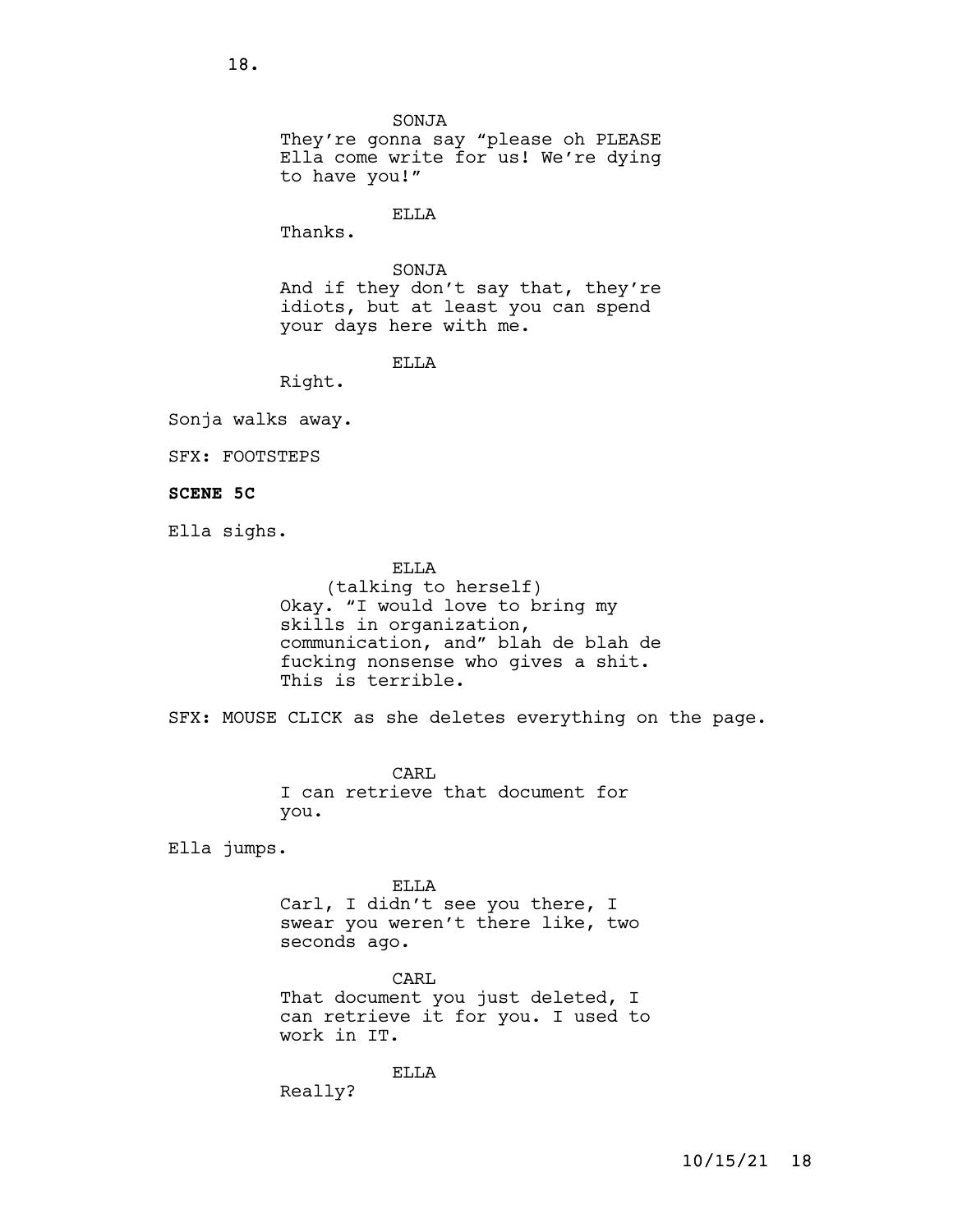19.

CARL Yeah, actually.

A beat.

CARL

No.

ELLA It's okay. I don't want it back.

She closes her laptop.

SFX: LAPTOP CLOSING

## **SCENE 5D**

Sonja approaches.

# SONJA

Headed out?

ELLA You know I can't stay past 1 or Carl starts sniffing me.

SONJA Hold on a sec let me wrap up your food.

ELLA Oh here take my card

SONJA I'll ring it up as my shift meal

ELLA I don't want you to get in trouble

SFX: FOOD SCRAPED OFF A PLATE INTO BOX

SONJA What are they going to do? Fire me?

## ELLA

...yes?

SONJA Well then I'd be unemployed and we'd have even more in common.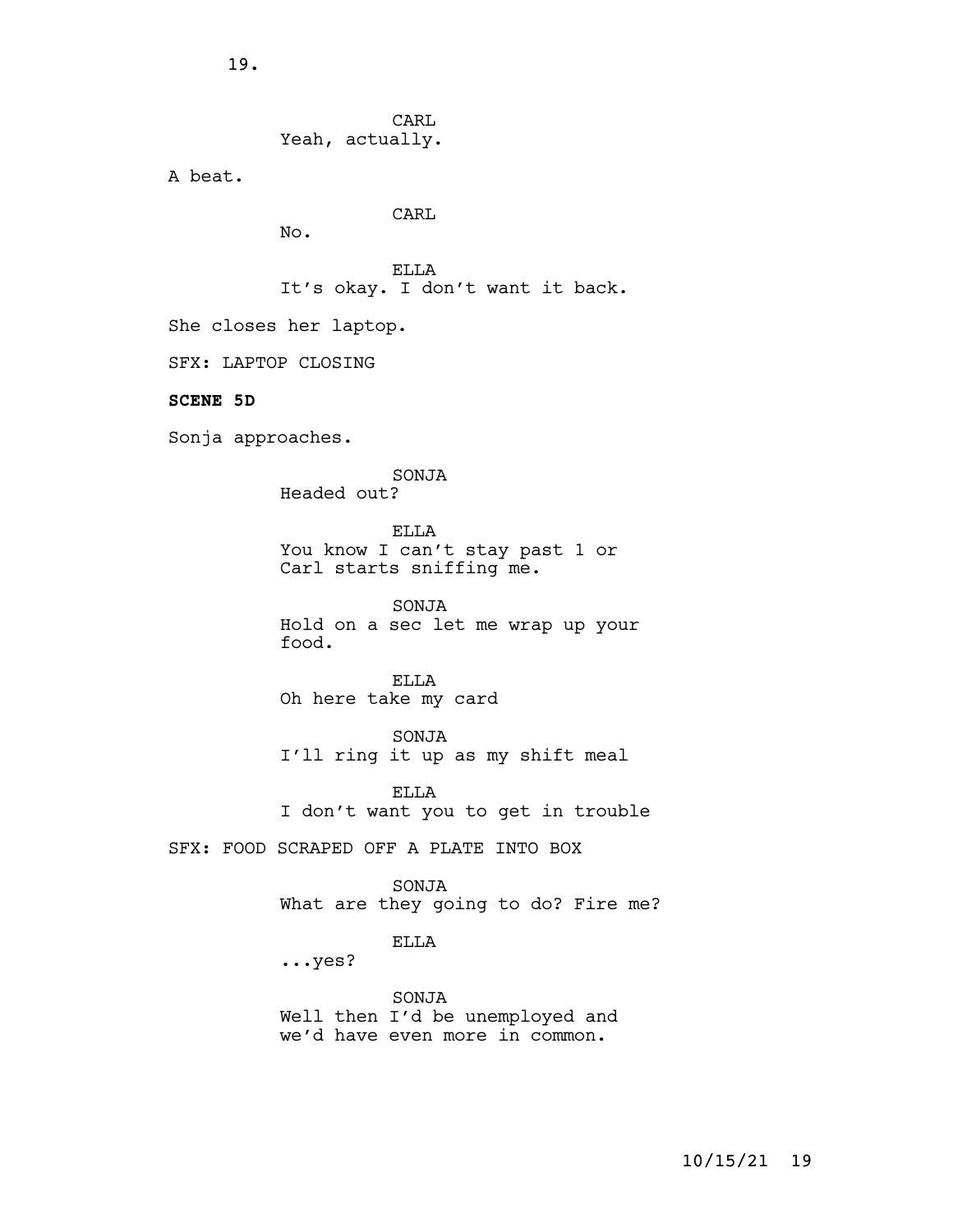SFX: BOX SLIDING

SONJA Here's your food, and also I got you these

ELLA

Flowers??? They're beautiful! Are you wooing me?

SONJA I know today's her birthday and I know that can be hard.

ELLA (uncomfortable) How did you know that?

SONJA I saw it on a Facebook, somebody tagged you in a post about her. I "love" reacted.

ELLA Well. Thanks.

SONJA I bet she's up there celebrating with Princess Diana right now.

ELLA Moms do love Princess Diana.

They laugh.

ELLA I'll see ya Sonja.

SCENE 5E

SFX: BELL OF DOOR OPENING, DOOR CLOSING as Ella walks out of the restaurant.

SFX: She dumps the flowers in a trash can

She sighs and dials on her phone

SFX: Phone dialing